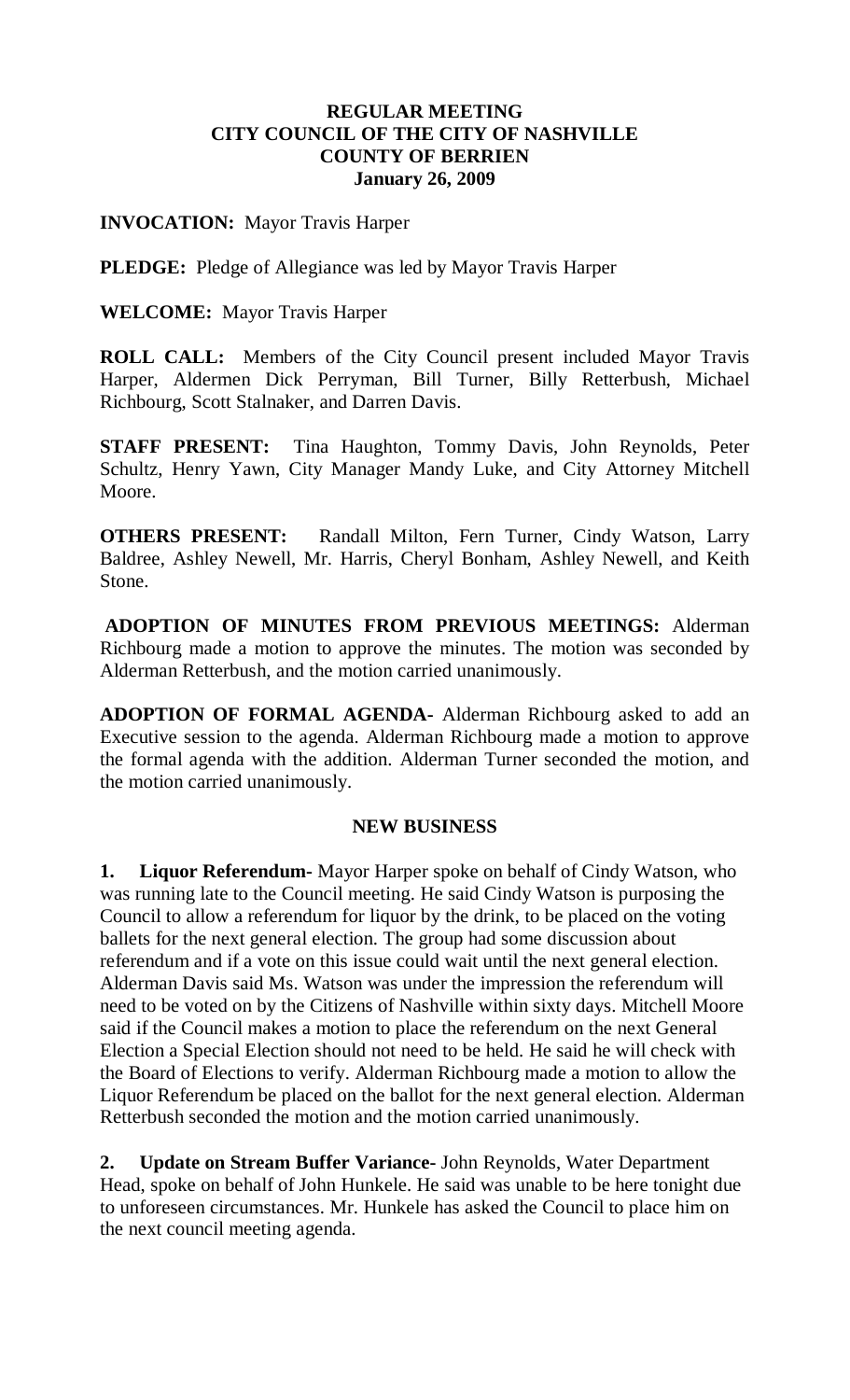**3. Opening Bids on Grinding Yard Waste-** Alderman Retterbush told the group Deep South Solid Waste Management had a board meeting last week in which he attended in reference to a grant to help with the cost of grinding the City's yard waste. He said they approved our request and will pay all but 20% and \$500.00 in kind donations. Mayor Harper told the group only one bid has been submitted and normally the Council likes to have at least two bids before voting on the lowest bidder. He requested the Council hold off on opening the bid in order to allow the two weeks of advertising time for bidders. After discussing the issue, the group agreed to postpone until the next council meeting.

**4. Golf Cart Ordinance-** Alderman Retterbush told the group this Ordinance has been discussed during several meetings, and on Section 28-78 under operations and limitations under item 7, reads motorized carts shall be driven in daylight hours only, thirty minutes after sunrise and thirty minutes before sunset, and will be equipped with headlights and taillights in accordance with the traffic regulations applicable on motor vehicles. Alderman Richbourg said since we are requesting the carts be driven before daylight hours, he proposed to strike out the use of headlights and taillights, and leave in section 28-79-B which pertains to properly displaying a slow moving emblem placard. The group discussed the most inexpensive types of placards or emblems for the golf carts to use, and be placed on the back of the carts. All agreed headlights and taillights would be unnecessary as long as the golf carts have a properly displayed, slow moving emblem or placard. Alderman Turner said he would like to add something in the Ordinance pertaining to wheelchairs. He said Nashville has several wheelchair users driving up and down the streets and they should have some regulations placed on them for their safety. Mitchell Moore said he would look into a separate Ordinance for wheelchair users, because that would be a totally separate issue. The Council agreed to hold a work session on the wheelchair issue. Alderman Richbourg said he proposes the golf carts be equipped with properly displayed flashing red lights. He said before this Ordinance is put into effect the street crossing will be posted. Mitchell Moore said this will constitute as the first reading of the Golf Cart Ordinance.

**5. Beer and Wine Application for Marge Morris, Mimi's Market Café-**

Mayor Harper said the proper background checks were completed and no record was found. The application fees have been paid and the Council needs to vote on the approval or disapproval of the Beer and Wine Application for Mimi's Market Café. Alderman Retterbush made a motion to approve the Beer and Wine Application for Mimi's Market Café. Alderman Stalnaker seconded the motion and the motion carried unanimously.

**Continue- Item 1-Liquor Referendum-** Cindy Watson gave the Council some literature on selling liquor by the bottle verses selling by the drink. She pointed out the mark up or increase in sales tax. If the referendum passes it would mean several more sales tax dollars for the City. Alderman Retterbush asked Mrs. Watson if the statue of limitations on this referendum was 60 days. She said no since the Council agreed to place it on the ballot for the next election the only thing that needs to be done now would be the actual wordage for the referendum and then if it passes the Council will have to go through and word the actual guidelines for how the drinks can be sold. Mrs. Watson said she will get with the Council on the wordage for the referendum before the November election.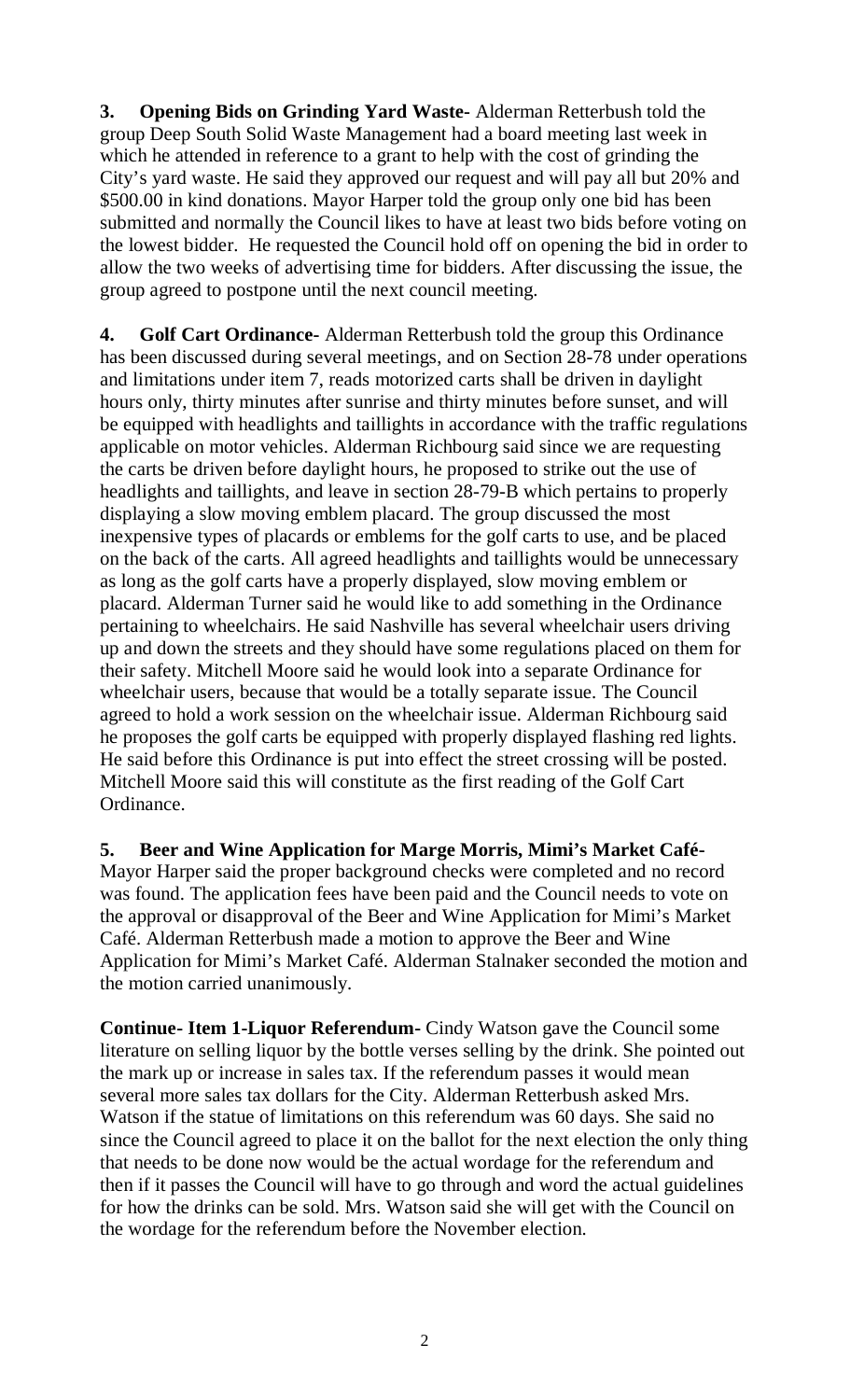#### **REPORTS**

**6. City Manager's/Finance Director's Report-** Mandy Luke told the group Kimberly Hobbs from South Georgia RDC, posted the bid information on the Georgia Procurement Registry website, for the TE-Project. Each engineer had to have all their information submitted in, to the City of Nashville and Ms. Hobbs forwarded a score sheet in order for the engineers to be scored. The questions consisted of eight and the scores could range from 1 (poor), to 4 (excellent). Out of 15 engineering proposals, I, Johnny Hall, Alderman Darren Davis and Mayor Travis Harper scored the proposals. The engineer with the highest score was Statewide Engineering with a score of 32. She said Statewide did our first phase of the TE-Project and has all the drawings needed for to start the second phase. The Council needs to vote on approving the engineer for the second phase tonight. Mandy also added the names and locations of the other proposals submitted for Council to look at and compare. Alderman Richbourg asked Mandy if any of the proposals have to anything to do with money or cost. She said most of them were to list experience, make sure they have liability insurance, and things of that nature. Only a few listed their cost for engineering. She added Statewide, was one of the three that did list their cost for engineering and they proposed 12% of cost which was the lowest submitted. Alderman Retterbush asked Mandy if we will have one project manager in the second phase. She said yes unlike the first phase we will only have one project manager. Alderman Richbourg made a motion to approve Statewide as the engineer for the second phase of the TE-Project. Alderman Retterbush seconded the motion and the motion carried unanimously. Mandy gave the group a copy of the article she placed in the paper about the water and sewer rate increase. She explained the article states the history of this rate increase, such as the first and second time the consent order was issued by EPD and the one Council Member who has been on the City Council long enough to have seen both consent orders issued, and all the City has done to comply with these orders. She also commented; in doing some research on GEFA, if the City doesn't raise the rates on water and sewer high enough to pay back the loan not only will the City be fined by EPD, we will not get the loan from GEFA. GEFA could make the City raise their property taxes in order to pay back the loan. Mandy also informed the group the only time Bill Powell can come back in order be at the public meetings to answer questions concerning the rate increases and the changes in how the meters are read is going to be February  $9<sup>th</sup>$ . She said she spoke to John Reynolds about holding two meetings on February  $9<sup>th</sup>$ , one for the residents and one for the commercial consumers. The reason for the two meetings would be to cut down on the confusion the residents may have on the debt service payment compared to the larger consumers. Alderman Retterbush asked Mandy about the letters to the consumers and when they will go out. Mandy said she will place an advertisement in the paper about the public meetings and the water changes and send a similar copy to each consumer advising them of the same information. After more discussion about the water rates the group decided on February  $9<sup>th</sup>$  at 4:00 p.m. the public meeting will be held for the larger commercial consumers and at 5:00 p.m. for the residents and smaller consumers.

Mandy told the group the automobile used by the City Custodian is in need of being replaced. She said the car is very old and beyond repair. Mandy said the car is used to transport supplies and community service workers from the different parks and the Community Center. She sent Tresa, the City Custodian, to some of the used car lots for prices and the lowest prices she found was around \$10,000.00. The Council discussed other various purchase options, and concluded the item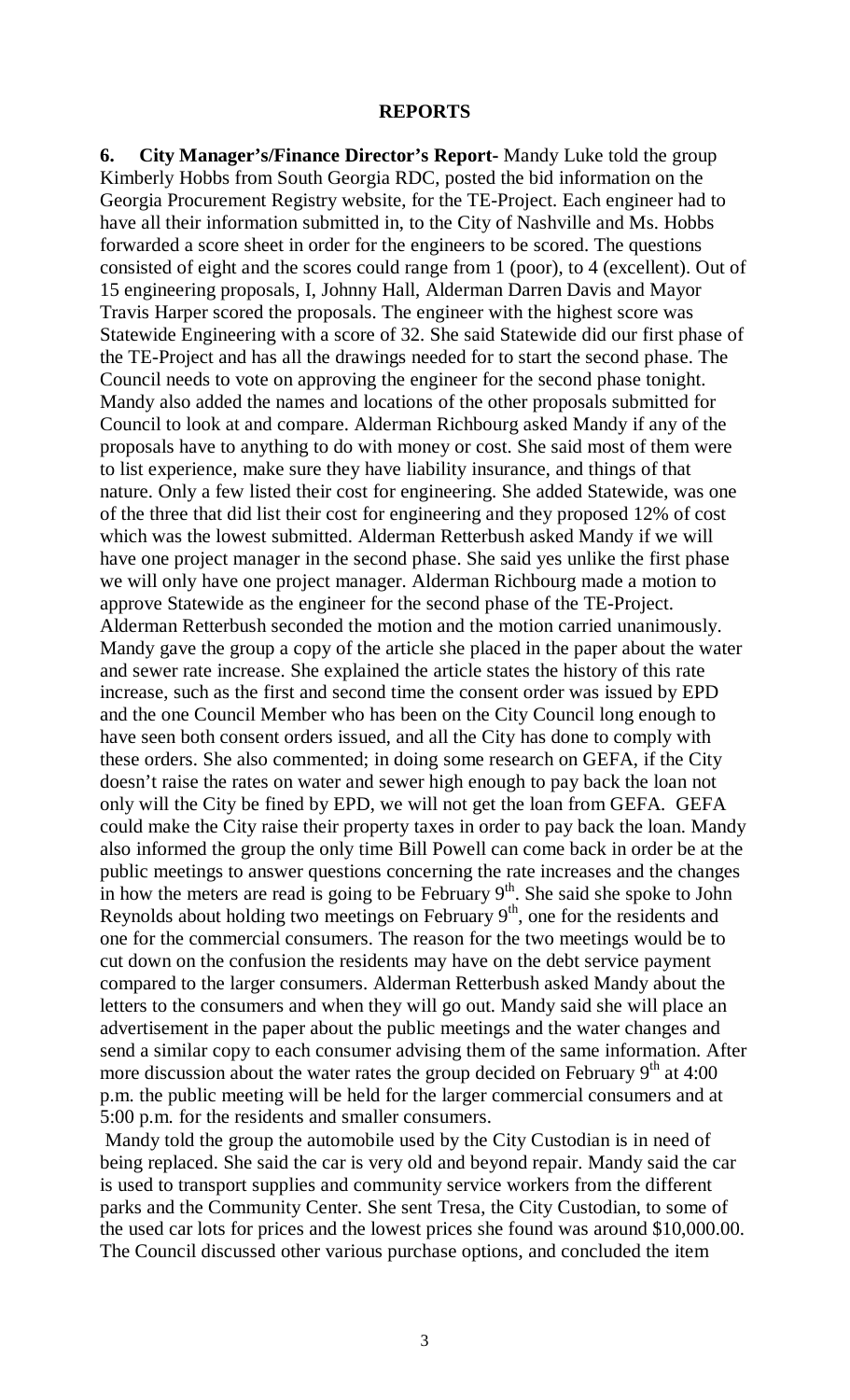would be revisited at the next council meeting in order to give more time for pricing.

**7. City Attorney's Report** Mitchell Moore updated the Council on the TTL Project on the monitoring wells. TTL has heard back from EPD, and EPD has requested more monitoring of the well site. TTL has submitted a proposal on the monitoring, on sites. This is the next phase and possibly the last one. TTL's proposal under the new service agreement is \$26,618.00.This service agreement should carry us through 2009. So the City Manager, Mandy Luke, needs to enter into this service agreement with TTL. Alderman Retterbush asked Mitchell if that is the lowest TTL can go on this Service agreement. Mitchell said he could get with them and find out but in the two years the City has been with TTL they have always seemed to be pretty reasonable with the cost. Alderman Retterbush asked if the service agreement is a twelve month agreement. Mitchell said the way the agreement reads it should get us through the next year, subject to change if something or what is called foreign product, such as contaminants, show up during the monitoring. Alderman Retterbush asked Mitchell if he could ask TTL to look into lowering their cost. Mitchell said yes, but we are pretty much at their mercy on this matter, due to the fact the orders were handed down from EPD. Alderman Perryman asked if the City has another option. Mitchell said no, because we really don't want to "switch horses" this late in the game. Alderman Stalnaker asked if a motion needs to be made. Mitchell said he needs the authority to proceed and Mandy needs their approval to enter into the contract and if possible at a better price, but if not, to proceed with the proposed agreement. Alderman Perryman made a motion to give Mitchell the authority to proceed and Mandy Luke the authority to enter into the service agreement and if possibly at a better price. The motion was seconded by Alderman Retterbush, and the motion carried unanimously.

**8. Department Heads' Report-** Henry Yawn informed the group the new 911 center has now mover to the old Sheriffs office.

## **PUBLIC COMMENTS/GENERAL COMMENTS FROM COUNCIL**

Randall Milton asked the group about the Homestead Grant. Mayor Harper said the government is looking into pulling it out of the budget, but it does not look promising at this time. He said it totals up to around 20% of our total tax bill. Mandy added it totals around \$250.00, for the county, and \$64.00, for city, per person.

# **EXECUTIVE SESSION**

Alderman Richbourg made a motion to go into Executive Session at 7:05 p.m. The motion was seconded by Alderman Stalnaker, and the motion carried unanimously. Alderman Stalnaker made the motion to come out of Executive Session at 7:20 p.m. The motion was seconded by Alderman Richbourg, and the motion carried unanimously.

## **REGULAR MEETING RECOVNENED**

Mandy Luke told the group her concerns with the current software the City uses. Her disappointment with the current TBS software was cause for the Council to ask her to look into other software packages for the City.